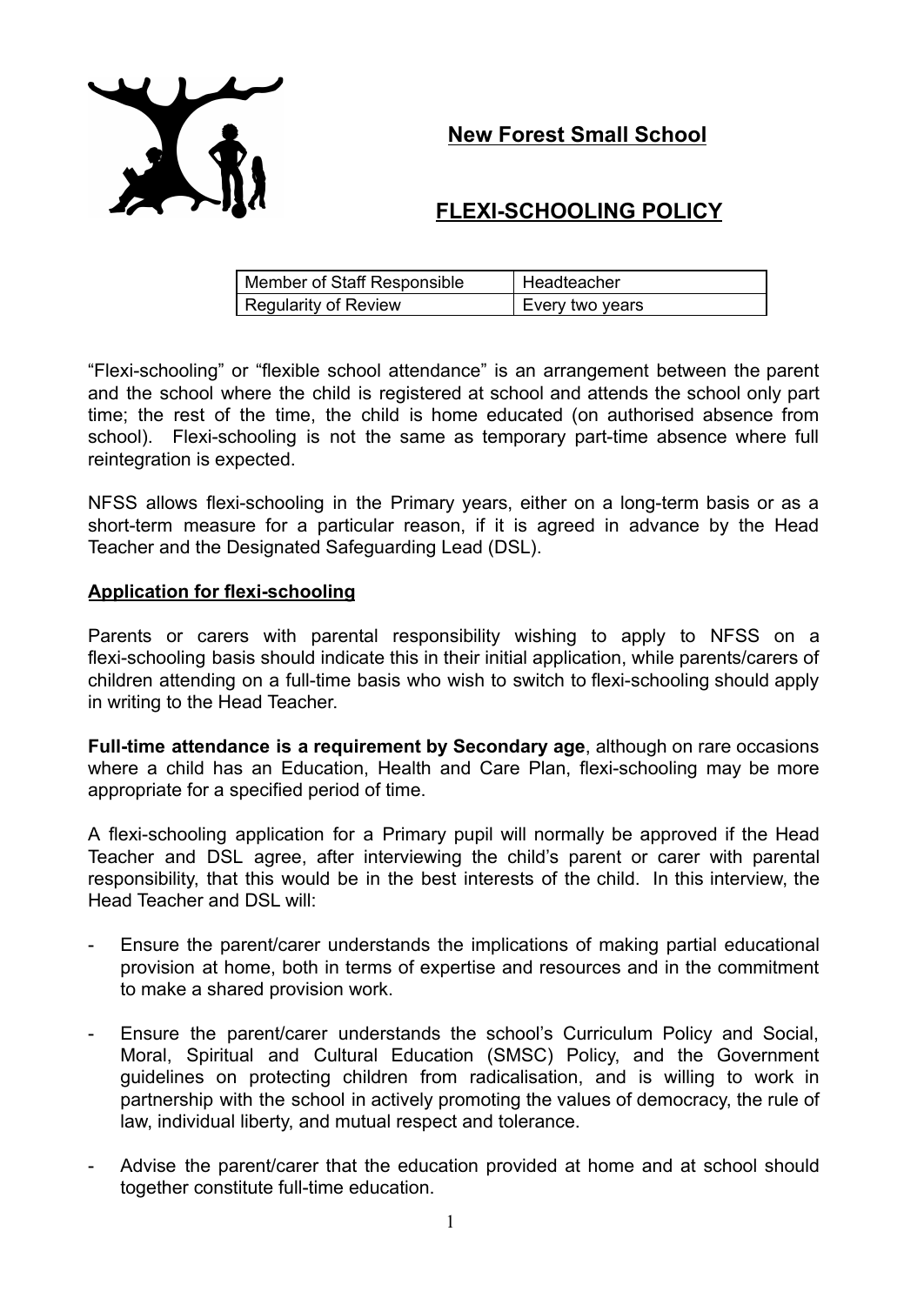- Check that the reasons for requesting flexi-schooling are entirely positive and that the application does not have any negative motivation (e.g. the desire to avoid difficulties around certain subjects, teachers, peers, aspects of school discipline or attendance itself, or to opt out of an aspect of the curriculum with which the child is uncomfortable).
- Introduce the parent/carer to the Tapestry platform for home-school communication, and explain how to use the platform to upload a short weekly report (with photographs) on the learning outcomes that the child has met during their home provision days.

In deciding whether or not to approve a flexi-schooling request, the Head Teacher and DSL will give paramount importance to safeguarding.

### **Flexi-Schooling Agreement**

When a flexi-schooling request is approved, the Head Teacher will sign a written agreement with the parents/carers so that expectations and arrangements are clear for both parties. The agreement will include:

- The normal expected pattern of attendance at school.
- Procedures for flexibility around special events, which fall outside the normal arrangement.
- How the register will be marked.
- That the school will follow up any unexpected or unexplained absence in the same way as it does for other children.
- That if the child is unable to attend home-based sessions for two consecutive days or more because of illness, the parent will inform the school.
- Arrangements at times of assessment.
- Use of Tapestry for home-school communication and monitoring learning outcomes.
- Agreement that if a parent/carer chooses to employ other people to educate their child at home, they will be responsible for making sure that those whom they engage are suitable to have access to children.
- Details of any perceived special educational needs or disabilities, and associated provision.
- Arrangements for regular planning and review meetings between parent/carer and school to ensure the child achieves his/her potential and to promote good home-school relationships.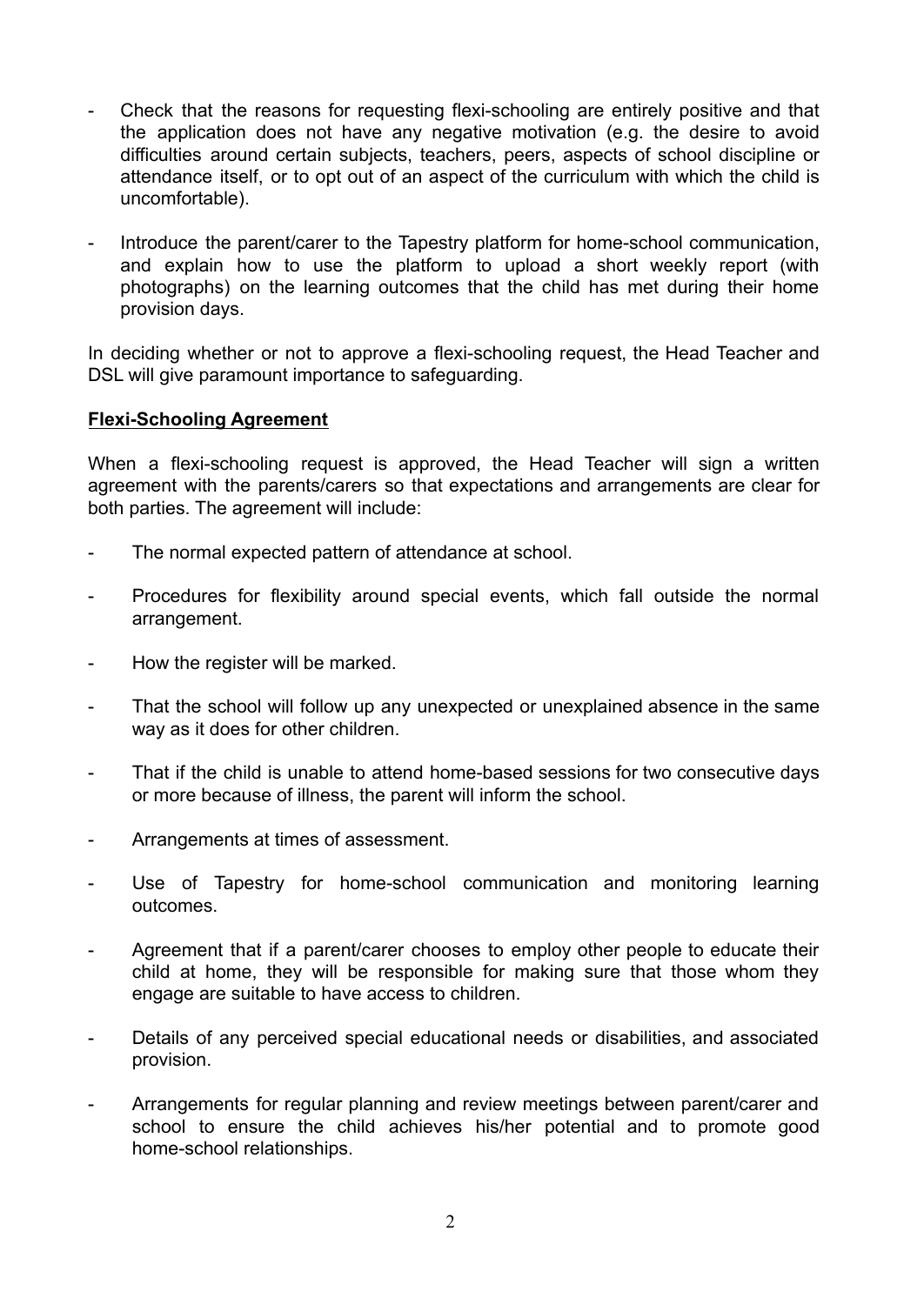- Clarity about the circumstances under which, and with what notice, either party can withdraw from the arrangement.
- The arrangements for the resolution of any disputes, with reference to the school's Complaints Policy.

The school reserves the right to refuse a parent's application to flexi-school where it is felt that full-time attendance is needed, or to revoke this privilege temporarily or permanently at any time even if the initial request is granted.

### **Staff responsibilities in the case of flexi-schooled children**

The Headteacher is responsible for ensuring that the Home-School Agreement is signed by both parties and kept in a safe place. The Headteacher also has overall responsibility for reviewing parental reports submitted via the Tapestry platform for kindergarten and google classroom for other children, monitoring the learning outcomes of flexi-schooled children, and ensuring that the overall education received by each child is equivalent to a full-time school education.

Staff members are responsible for monitoring attendance of flexi-schooled children in the same way as other children, and completing the register in accordance with the agreed plan, using the 'authorised absence' code on days when the student is expected to be educated at home. Any concerns about unauthorised or unexpected absence should be raised with the DSL, along with any observations that may indicate a safeguarding concern.

If the child has special educational needs, the SEN Coordinator is responsible for monitoring their progress closely and advising the Headteacher if they feel that the flexi-schooling arrangement is detrimental to the child's progress.

The DSL will be vigilant in the case of flexi-schooled children to ensure that there are no unusual or unexplained patterns of absence that could indicate safeguarding concerns (see below). They are also responsible for monitoring whether a flexi-schooled child is socially excluded and whether there are any undesirable effects on others, e.g. a misapprehension that the school 'approves' of the apparently high absence levels of a particular child could have a negative impact on the motivation or attendance of their peers.

### **Action to be taken when the home education component is unsuitable**

Where we suspect that there may be a cultural clash between the home environment and our school, or that a student is being taught something at home which runs counter to the ethos of the school, staff will engage in dialogue with parents / carers at the earliest opportunity to resolve the issue before it affects the student's education. The DSL will be particularly vigilant for any signs that suggest that a child may be vulnerable to radicalisation.

If it appears to the Head Teacher that parents/carers are not providing a suitable education as agreed, especially in the light of SEND or safeguarding issues, they may ask the parent/carer to take remedial action. If the parent/carer declines to do so or the school is still concerned about the provision of education at home, the school may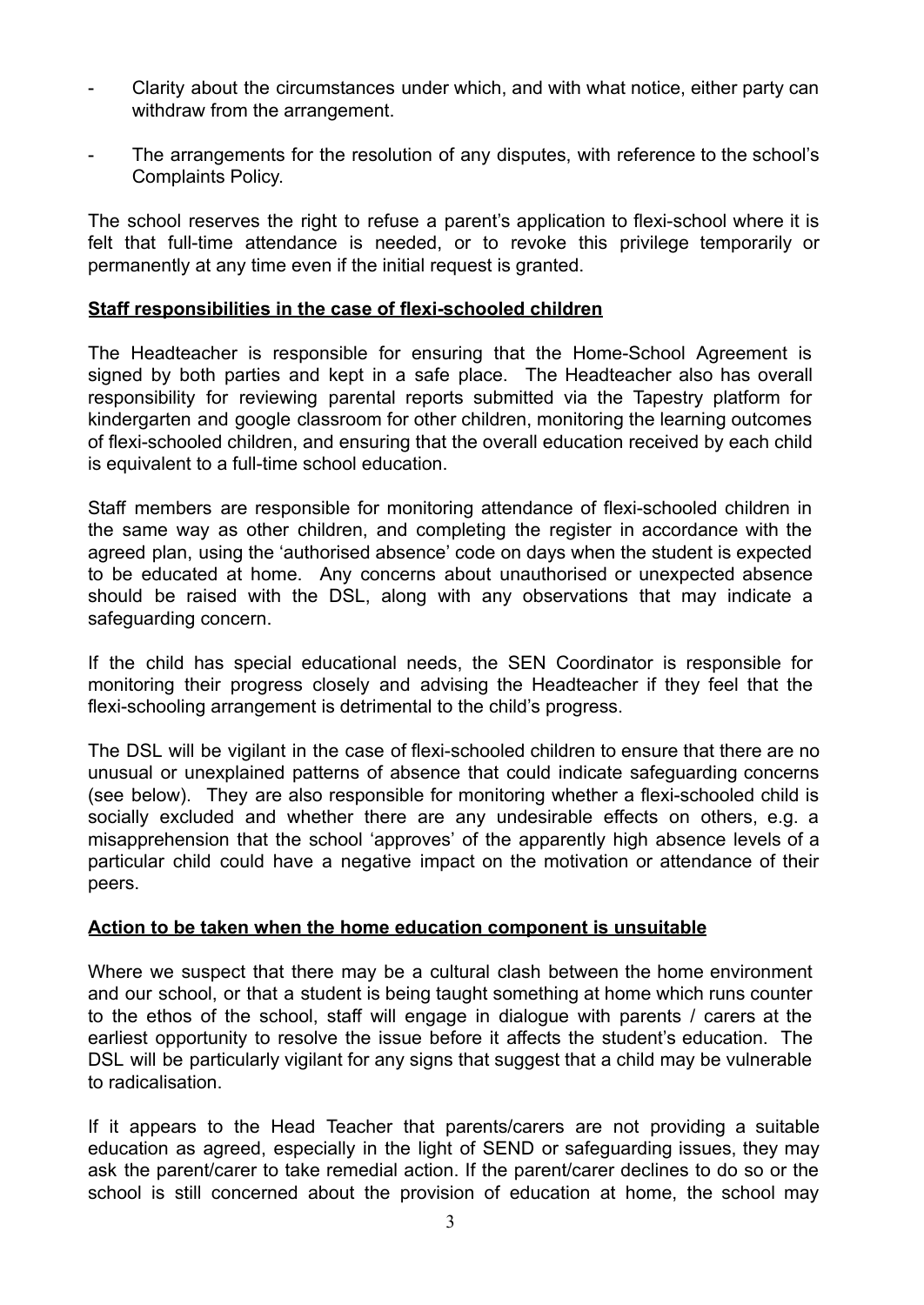withdraw its agreement to the flexi-schooling arrangement. The child would then be required to attend at school on a full-time basis.

In the event of such a decision, the Head Teacher will write to the parent, fully explaining the reasons for the decision. Reference will be made to the original Flexi-Schooling Agreement and/or any evidence that suggests that the child is not receiving a suitable education as agreed.

There is no right of parental appeal against a decision by a Head Teacher to withdraw a flexi-schooling arrangement.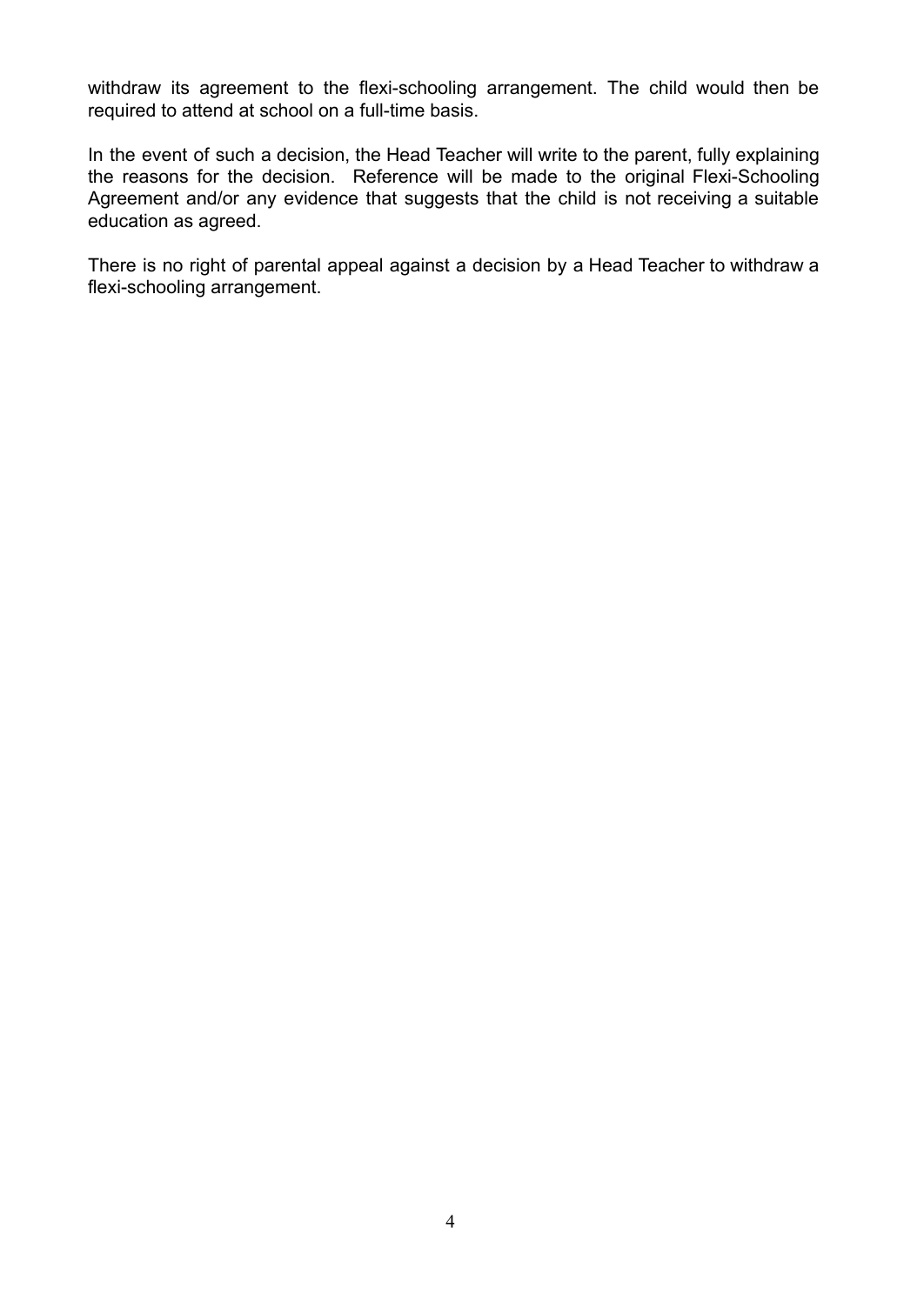**Flexi Schooling Agreement between New Forest Small School and (insert name of home educators)**

………………………………………………………………………………………………………

**We/I request that our/my child/children (insert name(s))**

…………………………………………………………………….

**Attends school on (insert which days)**

……………………………………………………………………………………………………….

- **- We/I request that the child(ren) will be invited to any trips/events which occur on days they do not normally attend, although we/I may be asked to stay with them on these days.**
- **- We/I understand that on the days the child(ren) do(es) not attend school they will be recorded in the registers as "authorised absence" and that non-attendance on expected days will be followed up. We/I also understand that if the child(ren) cannot be home educated for more than 2 consecutive days due to illness, we/I must inform the school.**
- **- We/I agree to use the Tapestry platform to upload a short report on the child(ren)'s progress and the learning goals that they have met or are working towards, with photographs, at least once per week. We/I understand that this reporting is an essential part of the flexi-schooling process and if it is missed for (a) more than two consecutive weeks or (b) more than three weeks in a term, without prior arrangement, the flexi-schooling arrangement may be withdrawn.**
- **- We/I have read the school's Curriculum Policy and Spiritual, Moral, Social and Cultural Education (SMSC) Policy, and agree to ensure that the education provided at home does not undermine the values of democracy, the rule of law, individual liberty, and respect and tolerance of others. We agree to uphold the Equality Act 2010 by promoting awareness of, and respect for, protected characteristics (age, sex, race/ethnicity, disability, gender reassignment, sexual orientation, religion or belief or the lack of it, pregnancy/maternity, and marital or civil partnership status).**
- **- We/I have read the Government guidance relating to protecting children from radicalisation, and will take all necessary steps to prevent my/or child(ren) from being drawn into terrorism.**
- **- We/I agree to work closely with the school to monitor the child(ren)'s progress in relation to the attached `NFSS Learning for Life Framework' and/or any other assessment framework(s) that may be adopted by the Head Teachers. We/I understand that we/I may need to bring the child(ren) in for any school-based assessments or tests that are deemed necessary to monitor their progress, whether or not these are scheduled on the days listed above.**